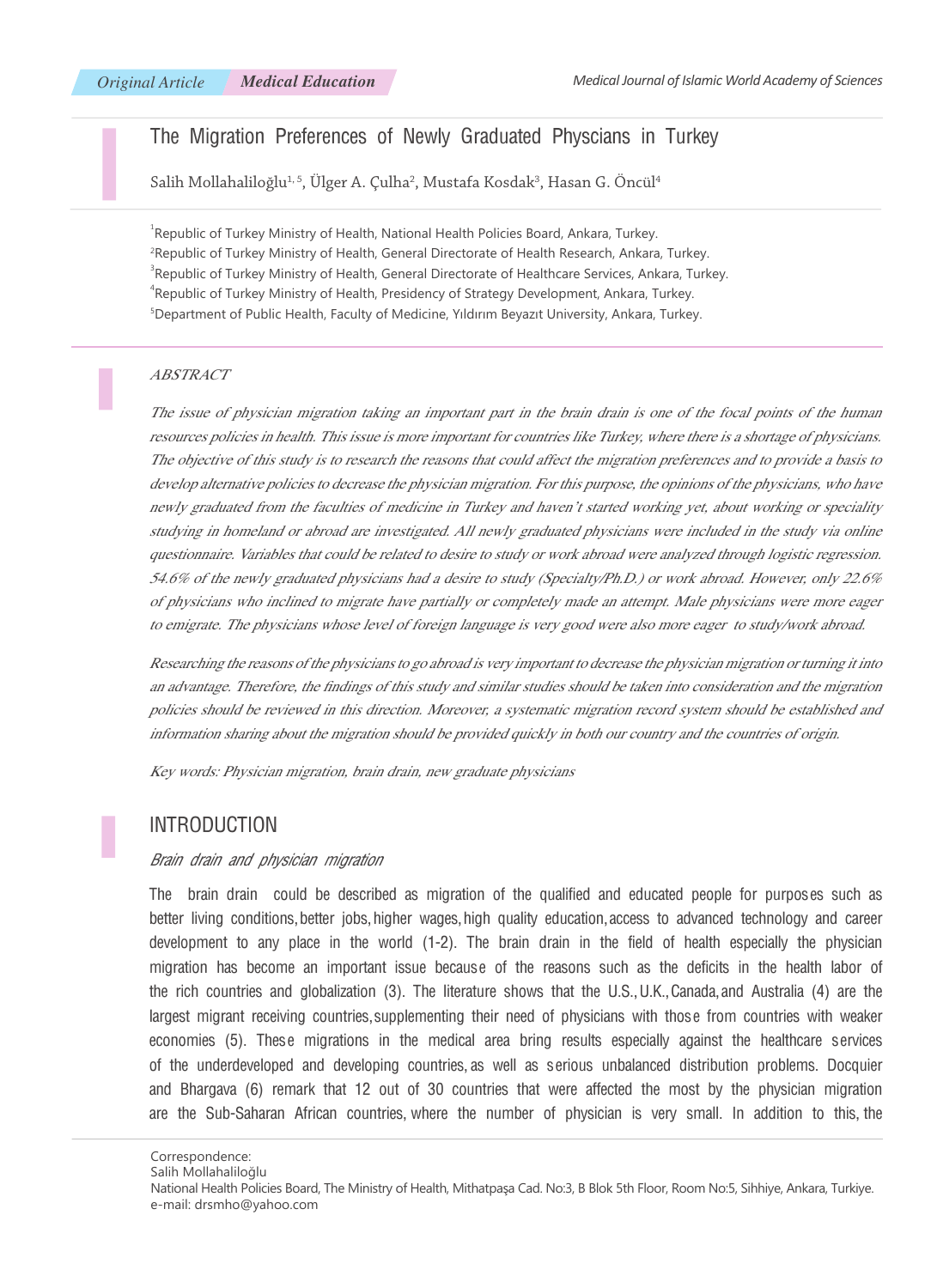### 70 MOLLAHALİLOĞLU, ÇULHA, KOSDAK, ÖNCÜL

estimation studies for the healthcare labor needs carried out by World Health Organization (WHO) indicate that the lack of the healthcare professionals of the developing countries is dramatic. It is emphasized that the present healthcare labor need in these countries cannot be met even if the healthcare professionals of these countries do not migrate (7). Therefore, these migrations, which have a serious effect on the health systems of the countries, have been taken into consideration both in terms of planning and developing the health policies and from ethical aspect by the researchers and policy makers for a long time (8,9).

It is also important to distinguish between permanent and temporary migrations to make benefit and harm comparisons of the physican migration and to form the migration policies for immigrant-receiving countries and countries of origin. The facts that migrating physicians do not have training costs and they can be employed more comfortably in the underdeveloped or less preferred regions improve the health output and make the immigrant-receiving countries advantageous (2,10,11). However, temporary migration causes the technology and information transfer from the developed countries, contributing to the development of both the healthcare sector and the country of origin in general. On the other hand, it is stated that the migrants are not inclined to return, when the chance of choosing is given. Therefore, implementing the incentives and enforcements to make the physicians return to their own countries is among the most important issues in the management of the health labor (7).

#### Why do the physicians migrate?

In the medical field, the brain drain is an issue with many reasons. However, it is stated that the physicians migrate to develop their careers and improve their social and economic status more in general (12,13). Moreover, the reasons such as the fact that the physician salaries are low compared to those in the private sector and western countries, the possibility that working in the rural areas is difficult and insecure, the fact that these rural areas are limited in terms of the social opportunities, and the difficulties in working conditions increase the attractiveness of the foreign countries (14). Even though it is thought that the salary difference among the countries is the most important factor prompting the physicians to the migration, the studies carried out reveal that it is not the only determinant, e.g. the physicians pay attention to ensuring a better future for their children.

Although it varies from country to country, generally the desire to increase the income and living standards, fast and easy access to the increasing technology, gaining experience, the general security and stability expectations, the persons own and his/her child's future and career development, better working conditions are important reasons regarding the emigration (3,4,15). Along with these advantages the developed countries offer, the policies developed in order to facilitate the international movement also encourage especially the young physicians to emigrate. The unlimited residence and work permit can be obtained with the Green Card practice in America and there is the chance of naturalization, too. In Europe, citizenship right is not given with the Blue Card practice, however the migrants have the same social rights as the citizens and earn a higher salary than the average salary of the country where they work.

Within the scope of the Health Transformation Program (HTP) launched in 2003 by the Turkish Ministry of Health (henceforth MoH), it is aimed to serve high quality healthcare services for everyone, wherever needed. However, when the level of human resources in health, which is one of the important indicators of the health status and the most important factor to be able to put HTP into practice compared to the OECD and WHO European Region countries, it is seen that the health labor participation in Turkey is extremely low. Moreover, in a study carried out, it is stated that 59% of the Turkish students who go abroad for educational purposes do not return (16). Furthermore, there are some studies indicating that Turkey is the 24th country that sends students abroad the most and among the top ten countries that have students in the universities in America the most (17). When these consequences are taken into consideration, the issue of physician migration, which will cause the lack of physicians and severe decrease in the scientific development in the country, is very important for Turkey and the policy makers.

This study is the first descriptive study that regards the opinions of the physicians, who have newly graduated from the faculties of medicine in Turkey and have not started working yet, about working or speciality studying in homeland or abroad. With this study, it is aimed to research the reasons that can affect the migration preferences and to provide a basis for developing alternative policies to diminish the physician migration.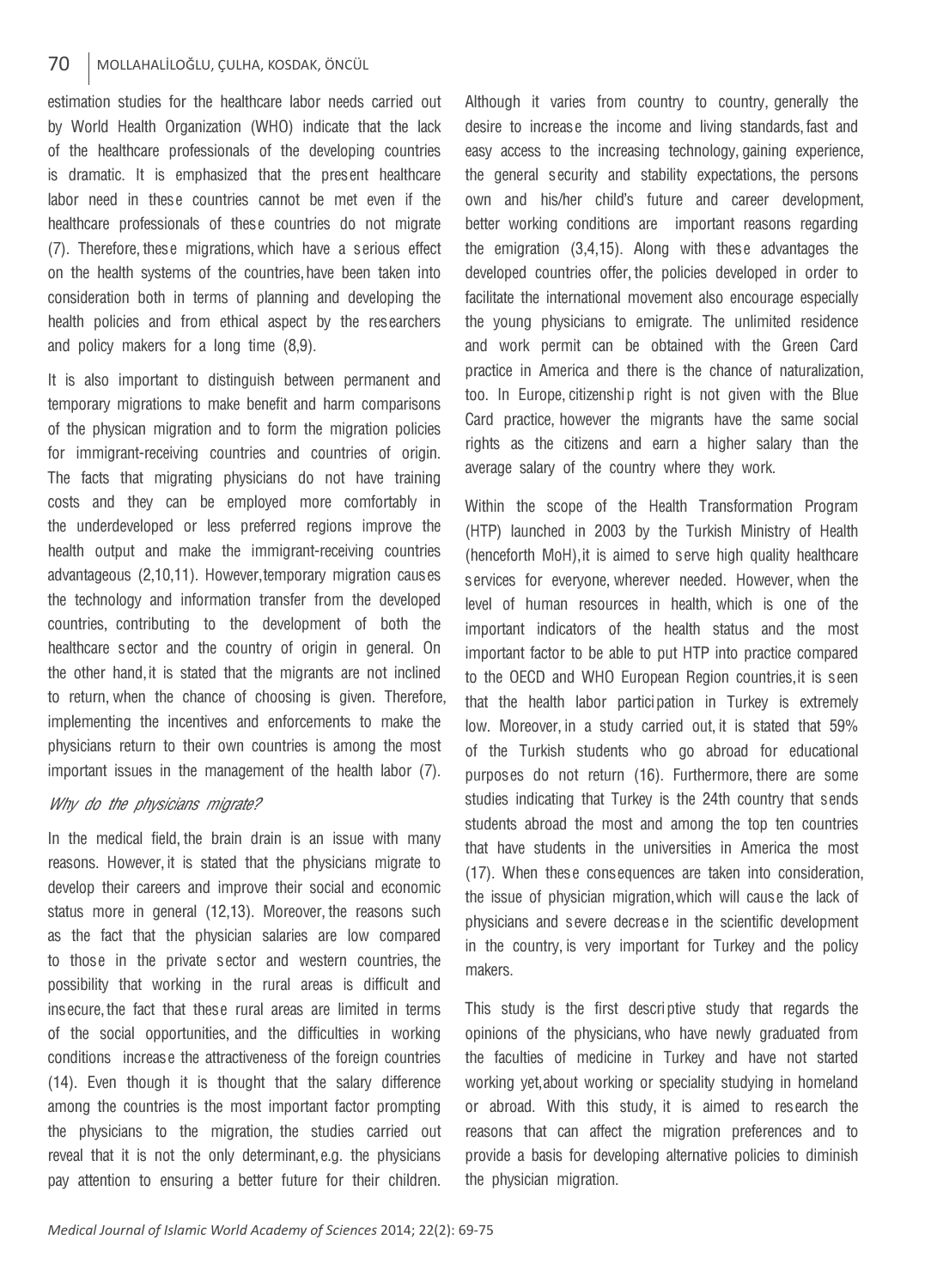# **MFTHOD**

In line with the literature review regarding the physician migration and the outputs from the focus group discussions, the questionnaire was prepared. The preparation of the questionnaire was completely finished by carrying out a pilot study on a newly graduated group of physicians randomly chosen to test the intelligibility of the questions. The questionnaire is composed of two parts. The first part covers the demographic features, the second part covers the opinions regarding studying/working abroad.

The study was carried out between September 2009 and November 2009 in Turkey. All of the participants living in Turkey who recently graduated from the faculty of medicine in 2009 were included in this study. 3690 out of total 4753 physicians who graduated in 2009 (Response rate = 0.78) completed the questionnaire. The physicians completed the questionnaire in voluntary basis during their job application to MoH through internet. Therefore, there was no chance to investigate further the participants that did not response the questionnaire. The responses that the physicians gave were transferred to the access data base before the statistical analysis was done by developing a coding system.

The categorical (qualitative) variables were stated with frequencies and percentages. Variables which could be relevant to the desire to study or work abroad were analyzed through the logistic regression analysis. The odds ratios and 95% confidence intervals of all the explanatory variables were calculated. The variables of which p-value is equal to or less than 0.05 were accepted as statistically significant. SPSS 15 (SPSS, Chicago, IL, USA) program was used for the statistical analyses.

## **FINDINGS**

Demographic properties of newly graduated physicians participating in the study are shown in Table 1. The ages of the recently graduated physicians participating in the study are between 22 and 35; and the median age is 24. Men constitute 52.5% of the physicians while women constitute 47.5%. It was observed that 38.7% of these physicians come from low-income families, 42.3% from middle-income families and 19.0% from high-income families. 54.6% of the physicians stated that they thought about studying (Specialty/Ph.D.) or working abroad regarding their profession. However 79.6% of the physicians stated that they did not make any attempts regarding studying/working abroad. 99.3% of the physicians

#### Table 1: Demographic properties of participants.

|                       |                 | Median (Min-Max) |  |  |  |
|-----------------------|-----------------|------------------|--|--|--|
| Age                   |                 | $24(22-35)$      |  |  |  |
|                       |                 | Frequency(%)     |  |  |  |
| Gender                | Female          | 1752 (47,5)      |  |  |  |
|                       | Male            | 1938 (52,5)      |  |  |  |
| <b>Marital Status</b> | Single          | 3535 (95,8)      |  |  |  |
|                       | Married         | 148 (4,0)        |  |  |  |
|                       | <b>Divorced</b> | 7(0,2)           |  |  |  |
| Monthly               | Low             | 1428 (38,7)      |  |  |  |
| income of             | Middle          | 1561 (42,3)      |  |  |  |
| his/her family        | High            | 701 (19,0)       |  |  |  |

speak English. However, only 12.6% of the physicians think that their English knowledge is advanced, 39.4% think it is good, 41.6% think it is medium level. 80.8% of the physicians participating in the study stated that they had never been abroad before. 51% of the physicians, who have been abroad, went abroad for vacation, 15.1% for a short-term education, 9.0% for internship. The ratio of the physicians who went abroad for a long-term education is 5.8%.

In general 70.2% of the physicians think that the working conditions are the most important factor regarding the desire to study/work abroad. Afterwards come the fact that there are more social opportunities abroad (19.8%), the salary is higher (6.3%) and the children are provided with more qualified education (3.6%). 96.2% of the physicians who think that the working conditions are the most important factor regarding the migration are willing to work/study abroad.

In the study, the logistic regression analysis was carried out to be able to understand to what extent which factors can affect the desire to study/work. Some variables which could be relevant to desire to study or work were included in the model. The results of the logistic regression analysis are in Table 2.

In Table 2, it is seen that the desire of the male physicians to work/study abroad is 1.5 times higher than that of their female colleagues (p<0.05). It is seen that the foreign language level is statistically significant. Compared to the physicians whose foreign language level is low, the physicians whose level of foreign language is very good are 5.4 times more eager (p<0.05) and those whose level of foreign language is good are 2.4 times more eager (p<0.05) to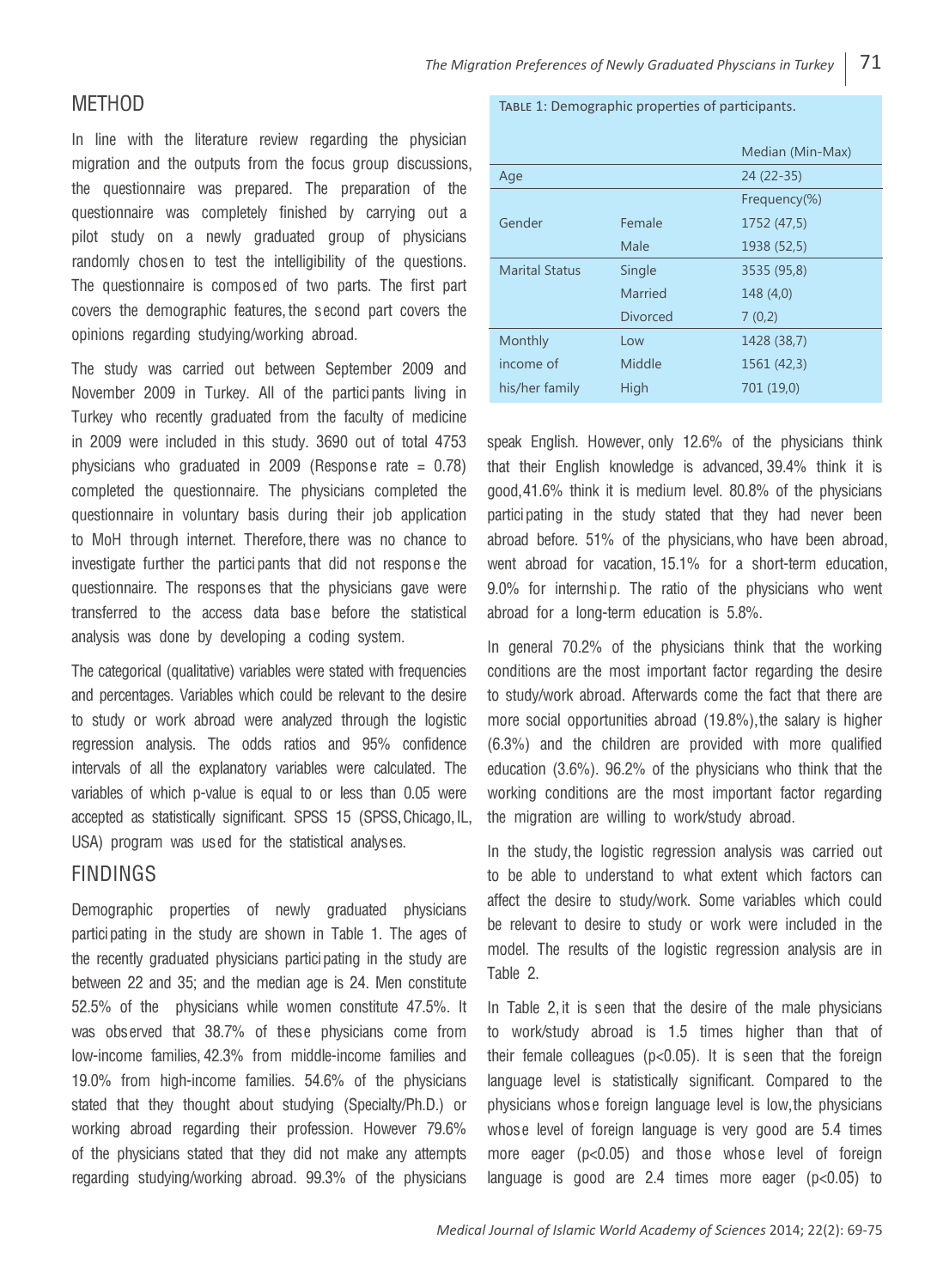#### Table 2: The Results of the logistic regression analysis.

|                          |      |             |          |       |        |          |          |       | 95% C.I.for Odds |
|--------------------------|------|-------------|----------|-------|--------|----------|----------|-------|------------------|
|                          |      |             |          |       |        |          | Odds     | Ratio |                  |
|                          |      |             | B        | S.E.  | Wald   | Sig.     | Ratio    | Lower | Upper            |
| <b>Sex</b>               | Male | 0.290       | 0.145    | 3.986 | 0.046  | $1.337*$ | 1.005    | 1.777 |                  |
| Foreign                  |      | Medium      | 0.597    | 0.262 | 5.200  | 0.023    | $1.816*$ | 1.087 | 3.034            |
| Language                 |      | Good        | 0.895    | 0.270 | 10.979 | 0.001    | $2.448*$ | 1.442 | 4.158            |
| Level                    |      | Very Good   | 1.687    | 0.380 | 19.691 | 0.000    | $5.403*$ | 2.565 | 11,383           |
| <b>Foreign Country</b>   |      | Yes         | 0.297    | 0.229 | 1.686  | 0.194    | 1.346    | 0.859 | 2,109            |
| Past                     |      |             |          |       |        |          |          |       |                  |
| Attempt                  |      | Yes         | 0.981    | 0.526 | 3.473  | 0.062    | 2.667    | 0.951 | 7.484            |
|                          |      | Partial     | 1.271    | 0.353 | 12.976 | 0.000    | $3.564*$ | 1.785 | 7,116            |
| Friend abroad            |      | Yes         | 1.224    | 0.218 | 31.571 | 0.000    | $3.400*$ | 2.218 | 5,209            |
| Monthly income of Middle |      | $-0.066$    | 0.156    | 0.180 | 0.671  | 0.936    | 0.690    | 1.270 |                  |
| his/her family           |      | <b>High</b> | $-0.009$ | 0.213 | 0.002  | 0.968    | 0.991    | 0.653 | 1.505            |
| Salary                   |      | 3000-5000   | 0.143    | 0.215 | 0.444  | 0.505    | 1.154    | 0.757 | 1.758            |
| expectation              |      | > 5000      | 0.329    | 0.228 | 2.089  | 0.148    | 1.390    | 0.889 | 2.173            |
| <b>Birth place</b>       |      | 2nd region  | $-0.309$ | 0.203 | 2.303  | 0.129    | 0.734    | 0.493 | 1.094            |
|                          |      | 3rd region  | $-0.551$ | 0.212 | 6.795  | 0.009    | $0.576*$ | 0.381 | 0.872            |
|                          |      | 4th region  | 0.044    | 0.301 | 0.022  | 0.883    | 1.045    | 0.580 | 1.884            |
|                          |      | 5th region  | $-0.032$ | 0.233 | 0.019  | 0.890    | 0.968    | 0.613 | 1.529            |
|                          |      | 6th region  | $-0.281$ | 0.279 | 1.015  | 0.314    | 0.755    | 0.437 | 1.304            |
| Constant                 |      |             | 0.736    | 0.347 | 4.493  | 0.034    | 2.087    |       |                  |

 $*p$ <0.05, Nagelkerke R2 = 0.121, Hosmer Lemeshow  $\chi$ 2=3.340 p=0.911

work/study abroad. It is seen that the development level of the provinces where the physicians were born, the monthly income level of his/her family or the salary levels that the physicians expect while working and whether the physician has been abroad do not affect their preference to work/study abroad (p>0.05).

Compared to the physicians who have not made any attempts on working abroad, the physicians who have partially made an attempt are 3.5 times more inclined to migrate. However, it is seen that having made an attempt does not affect the migration preference.

The goodness of fit of the logistic regression model was examined with the Hosmer-Lemeshow test and H0 hypothesis was not rejected due to the fact that the model is fitting (p=0.719). The classification accuracy rate of the logistic regression model established with respect to the desire of the newly graduated physicians to continue their specialty education abroad is 88.6%.

## **DISCUSSION**

The issue of the physician migration gains importance for the establishment of the health policies and labor policies all over the world. Especially, the migration of the physicians from the underdeveloped or developing countries, where the economy, technology and science are lacking and where the problems in the health sector are severe, to the developed countries brings about various discussions. Such economic problems as lack of physicians, unbalanced distribution of physicians, the fact that medical training is long and its cost are primarily included in these discussions (18). It is hard to determine whether the migrations are permanent or temporary. The general tendency to not return to homeland makes us think that the countries of origin are generally affected negatively by the migration (10,16). As in many countries, a record system regarding the physician migration has not been established in Turkey. The fact that there are not any reliable and systematic data sources is an obstacle to reveal the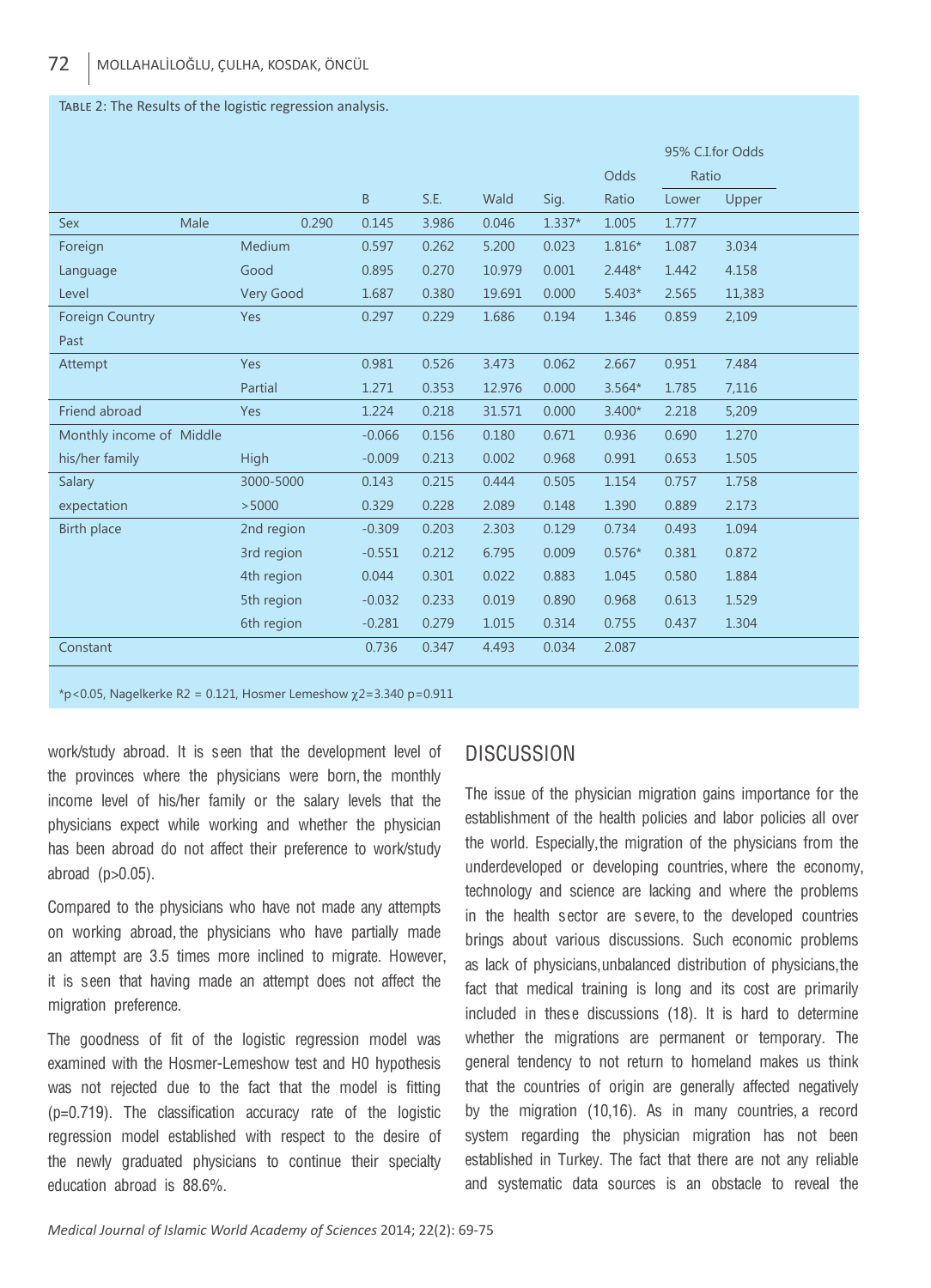present situation (19). That being said, some studies carried out regarding the brain drain in a general sense indicate that Turkey is among the countries sending students abroad the most (16,17). Because the rate of people not returning after going abroad even for educational purposes is high, going abroad to study or work was evaluated together in our study.

It is attention grabbing that more than half of the physicians participating in the study want to study/work abroad. This result could be related to the fact that they consider their education level to be inadequate and to the desire to access more advanced technology. It is thought that the preference of the physicians who want to go abroad to work could be caused by the fact that they have not taken official duty yet, there are many obscurities about life and work, their impressions for what they hear about or prejudices against the system and working abroad. In a similar study carried out on the practicing physicians who have started working recently, it was found out that 37.4% of the physicians are eager to go abroad (20). In the same study, it was found out that the rate of those who want to go abroad to study is 31.4%, whereas this rate is 32.2% for those who want to go abroad to work. This decrease in the migration preference indicates that their opinions could change after starting to work and being included in the system.

Researching the reasons of the physicians to go abroad is very important to decrease the physician migration or to turn it into an advantage. In the literature, there are many studies that determine these reasons and develope solution-oriented policies. In our study, it is seen that most of the newly graduated physicians prefer foreign countries because of the working conditions. In our country, which is far behind the other OECD countries in terms of the physician numbers per 1000 people (21), it is known that the work load of the physicians is much in parallel with this. Therefore, it is natural that the physicians consider the foreign countries as an alternative beacause of more comfortable working conditions. In this context, making arrangements to relieve the heavy work load of physicians and training an adequate number of physicians would be helpful to prevent the loss of healthcare labor participation in homeland. After improving the working conditions of the physicians, the other facts such as there are more social opportunities abroad, the salaries are higher and there are better education opportunities available for children can be taken into consideration for further improvement.

Stilwell et al. (14) state that the job opportunities, the salary differences and the working conditions have an important effect. In the study of Astor et al. (22) covering five countries, it was found out that the most important factor prompting the physicians to emigrate is the desire of having a high income. WHO and OECD state that this is not the only determinant. The result that the rate of the newly graduated physicians who think that the salaries are higher abroad affects the migration was found to be 6.3%. This rate indicates that the income comes first for the newly graduated physicians. Similarly, in another study carried out on the practicing physicians who have started working recently in Turkey, the salary difference ranks 3rd among the factors affecting the desire to emigrate (20). In another study, having a higher salary was almost at the bottom of the list in the migration factors in Turkey, while working in better conditions, high technology, access to resources and advanced training opportunities were main reasons for migration (23). In parallel with our study when these findings are also taken into consideration, it is seen that the high salary is not the most important factor for the physicians in Turkey, either. The fact that the salaries of the physicians in Turkey, especially the salaries of specialist physicians, are medium level compared to the average salaries of the physicians in the OECD countries (24), supporting that the income factor does not come first in the desire to migrate for the Turkish physicians.

The fact that the male physicians are more eager to work/ study abroad compared to their female colleagues is thought to be related to traditional approaches such as the fact that women think more family-oriented, and hence, they abstain from living alone abroad. It is also attention grabbing that especially the physicians who have a relative to stay with when going abroad or who have made an attempt on working/studying abroad are more eager to migrate. The physicians who have been abroad before are thought to act in a clearer manner with respect to the desire to emigrate since they have the chance of comparing their own country with those countries visited. It can also be considered that reasons such as not being alone, adapting more easily and feeling safe underlie the fact that the physicians who have a relative to stay with when they go abroad are more eager to emigrate. Different reasons can underlie the fact that the physicians who were born in the 1st region, where the most developed cities are, and the physicians in the 5th and 6th regions, where relatively less developed cities are located, are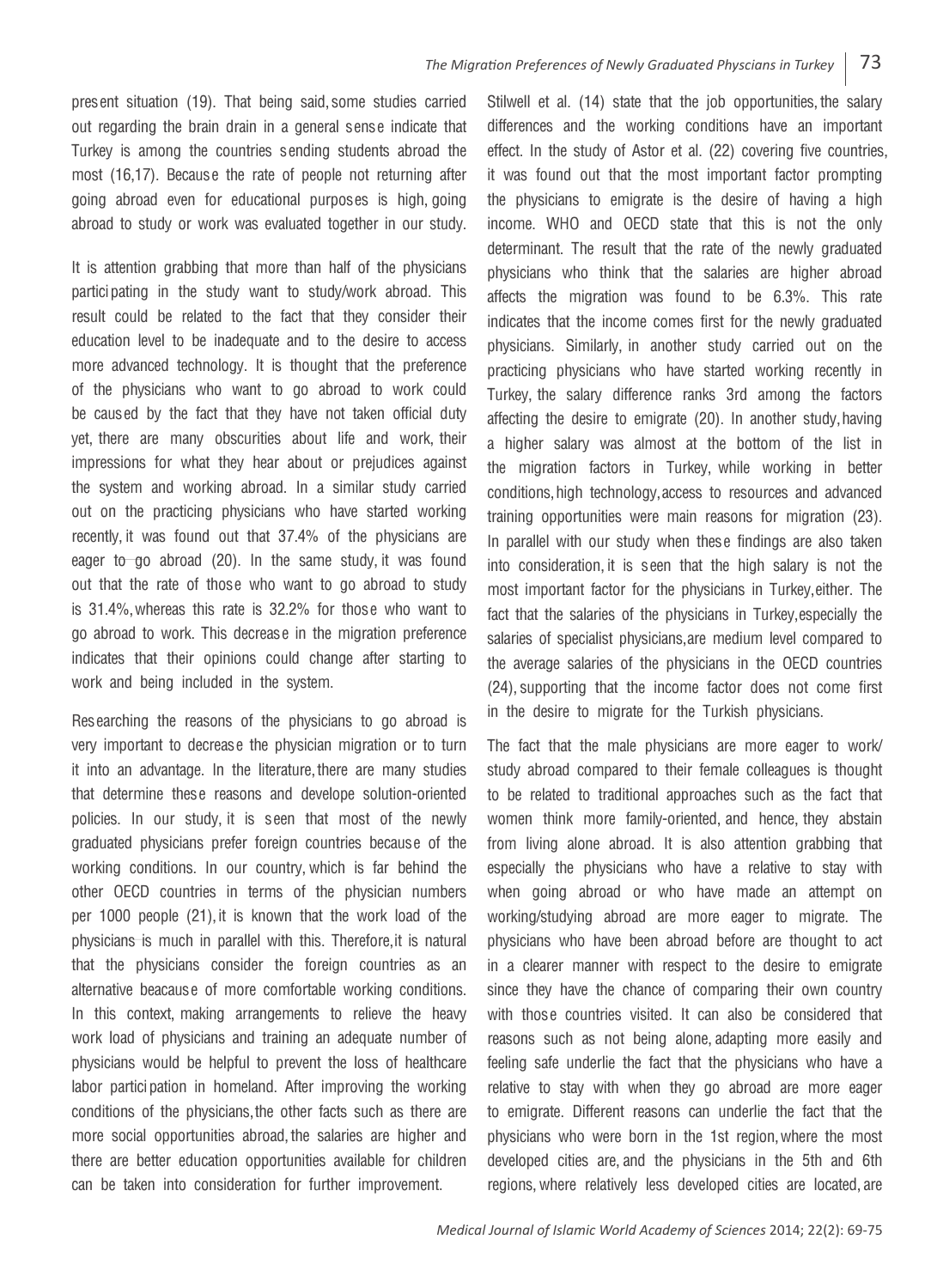### 74 MOLLAHALİLOĞLU, ÇULHA, KOSDAK, ÖNCÜL

more eager to emigrate. It is thought that the physicians born in the developed cities could prefer foreign countries not to have a life below their own living standards or to live in similar and better standards. It can also be considered that these people living in these cities have the chance of going abroad more easily in terms of both their families' and their own education, foreign language, socio-economic opportunities. On the other hand, it is thought that the physicians born in the underdeveloped cities may want to work in the places with higher standards because the living conditions are difficult in their own regions.

One of the important findings in this study is that even though the tendency to migrate is high, the number of the people making an attempt on this is less. While more than half of the newly graduated physicians are inclined to migrate, only 22.6% of them have partially or completely made an attempt. This rate for the physicians who have started to work recently is 24.6%. Even though this situation indicates that Turkey is not at a critical point in terms of the physician migration, it is recommended that the migration policies are reviewed and more comprehensive studies regarding the reasons of the migration are carried out.

# The Limitations of the Study

The fact that the study was carried out on the newly graduated physicians who are inexperienced in the career and work life, makes us think that the results express rather prejudices and opinions. It is important that the additional studies to be carried out in this context to the extend that covers those in the career life, the physicians who have emigrated and the other healthcare professionals. These outputs should be given importance because both the quality provision of the healthcare services and the migration of the qualified man power are important. Furthermore, a systematic migration record system should be established and information sharing regarding the migration should be provided quickly in both our country and the countries of origin. It is thought that critical information regarding the quality and size of the migrations can be provided and common policies could be established by this means.

## Acknowledgements

We would like to thank the professionals of the Ministry of Health and the Directorate of Public Health School who helped in the process of collecting data in this study.

### **REFERENCES**

- 1. Khadria B. Skilled Labor Migration From Developing Countries: Study on India" International Migration Papers (IMP-49), Geneva, International Labour Office, 2002.
- 2. Dodani S. LaPorte RE. Brain Drain From Developing Countries: How Can Brain Drain Be Converted İnto Wisdom Gain?" Journal of Royal Society of Meicine 2005;98:487-491.
- 3. Marchal B. Kegels G. Health workforce inbalances in times of globalization: brain drain or Professional mobility? International Journal of Health Planning and Management 2003;18:89-101.
- 4. World Health Organization-WHO (2006) World Health Report 2006: Working together for health. http://www.who.int/ whr/2006/whr06\_en.pdf
- 5. Bach S. Migration patterns of physicians and nurses: still the same story?" Bulletin of the World Health Organization 2004;82:624-625.
- 6. Docquier F. Bhargava A. The Medical Brain Drain: A New Panel Dataset on Physicians' Emigration Rates (1991-2004)" World Bank. Washington DC, 2006.
- 7. OECD Policy Brief International Migration of Health Workers: Improving International Co-operation to Address the Global Health Workforce Crisis. Paris, France, 2010.
- 8. Vujicic M. Zurn P. Diallo K. Adams O. Dal Poz MR. The role of wages in the migration of health care professionals from developing countries. Human Resource for Health 2:3, 2004.
- 9. Mullan F. Doctors for the world: Indian physician emigration. Health Affairs (Millwood) 2006;25:380-393.
- 10. Martineau T. Decker K. Bundred P. Brain drain of health professionals: from rhetoric to responsible action" Health Policy 2004;70:1-10.
- 11. Amin M. Mattoo A. Does temporary migration have to be permanent? Policy Research Working Paper Series 3582, The World Bank, 2005.
- 12. Hagopian A. Thompson MJ, Fordyce M. Johnson KE, Hart LG. The migration of physicians from Sub-Saharan Africa to the United States of America: measures of the African brain drain" Human Resource for Health 2004;2:17
- 13. Eyal N. Hurst SA. Physician brain drain: Can nothing be done?" Public Health Ethics 2008;1:180-92.
- 14. Stilwell B. Diallo K. Zurn P. Vujucic M. Adams O. Poz MD. Migration of Health-Care Workers from Developing Countries: Strategic Approaches to Its Management." Bulletin of the World Health Organization 2004;82: 595-600.
- 15. Moran A. Nancarrow S. Butler A. There's no place like home. A pilot study of perspectives of international health and social care Professional working in the UK." Australia and New Zealand Health Policy 2005;2:25.